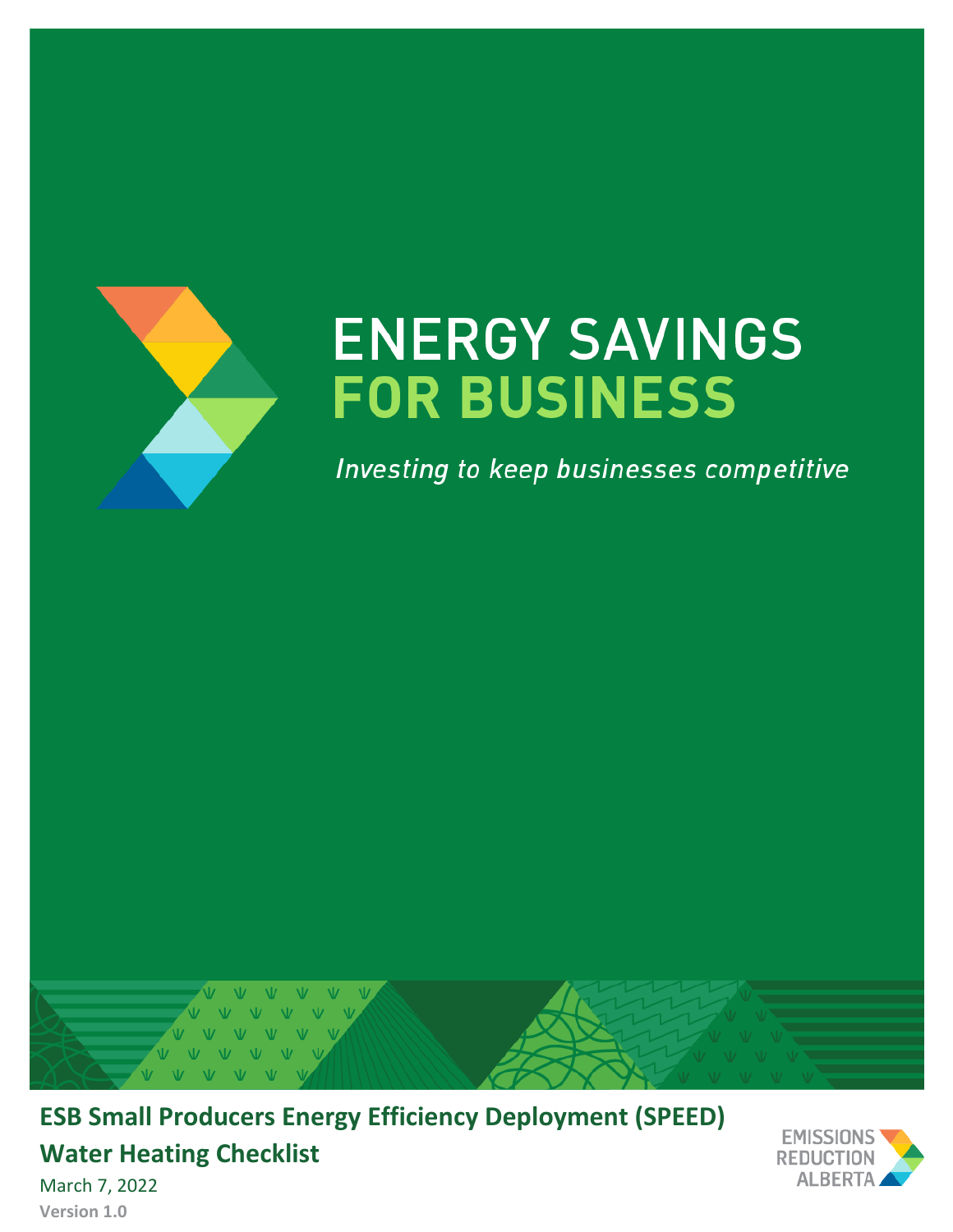## **Table of Contents**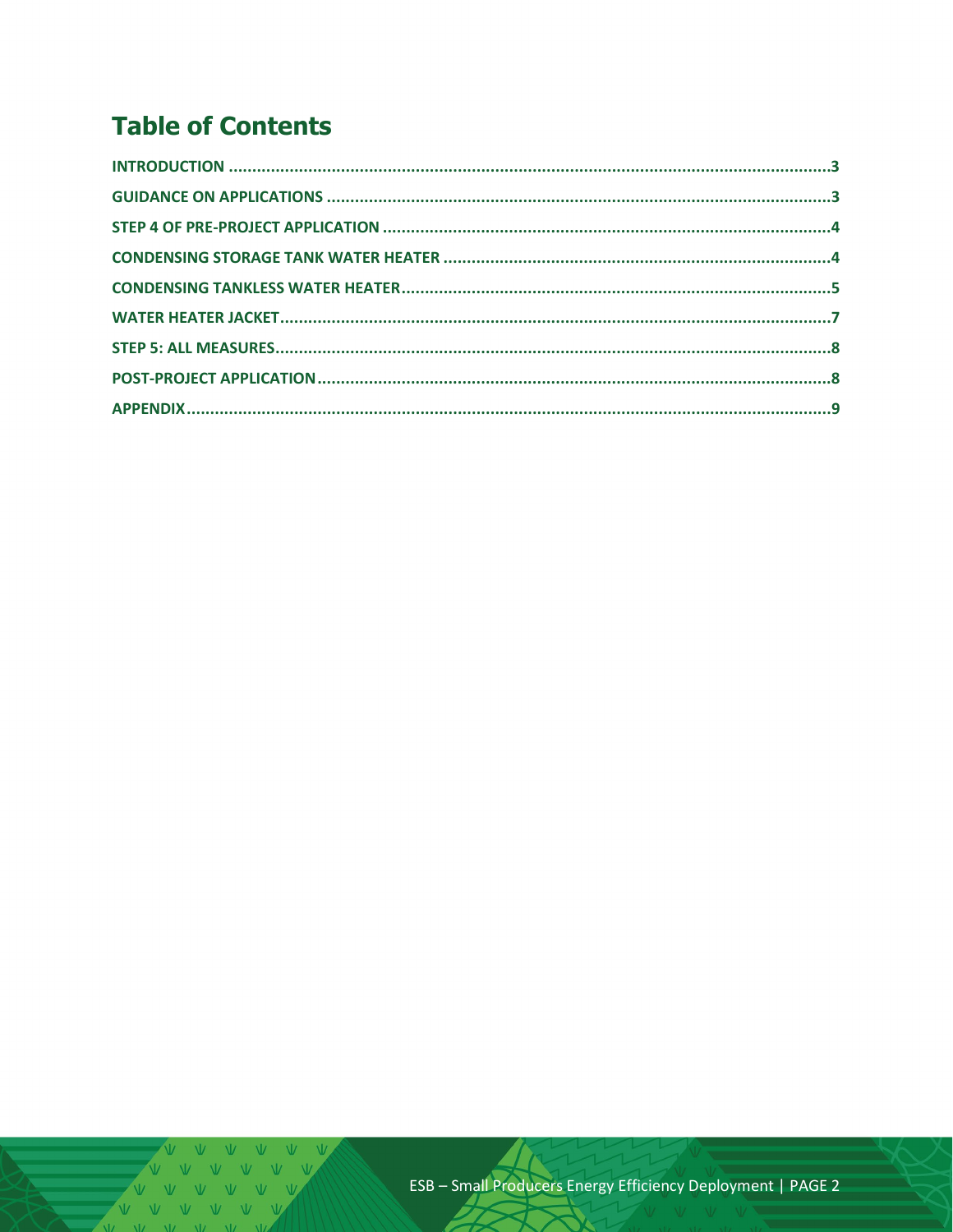#### <span id="page-2-0"></span>**INTRODUCTION**

This document is intended as a guide to support the submission of accurate and complete Water Heating project applications. All applicants with Water Heating should ensure the application meets the SPEED Eligibility Requirements set out in the Participant Terms and Conditions, Contractor Code of Conduct and Eligible Measures List. The applicant must submit the requested documentation and answer the questions contained within this document.

This checklist includes guidance for what needs to be entered in each input field at Step 4 and Step 5 of the Application process. Step 5 specifically describes which documents need to be uploaded and their purpose.

#### <span id="page-2-1"></span>**GUIDANCE ON APPLICATIONS**

The following sections provide guidance on Water Heating applications, ensuring that they are complete, accurate and comprehensive.

The applicant and/or contractor will also need to provide the following information in Step 4 and Step 5 of the application submission, as further described in the tables below.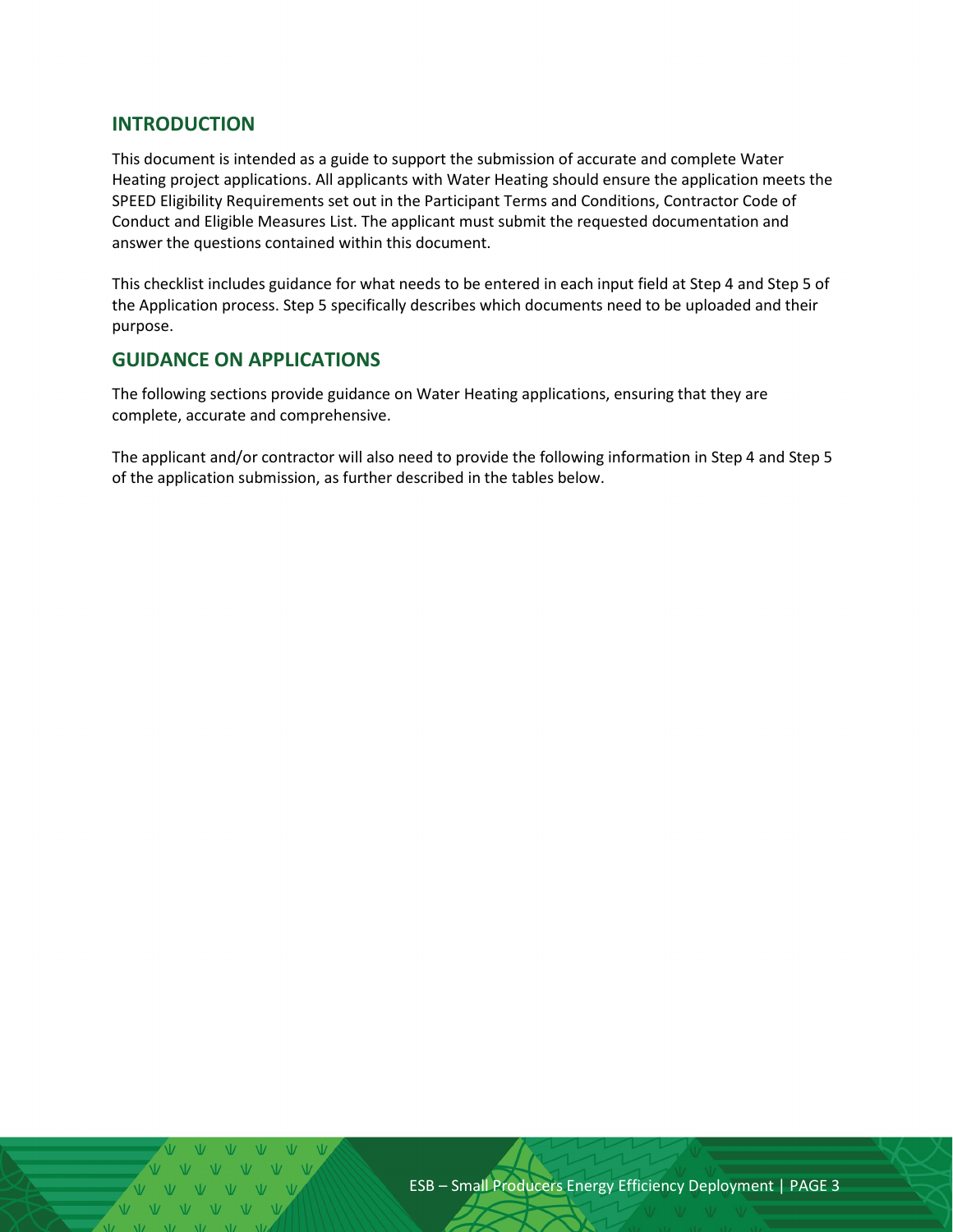#### <span id="page-3-0"></span>**STEP 4 OF PRE-PROJECT APPLICATION**

#### <span id="page-3-1"></span>**CONDENSING STORAGE TANK WATER HEATER**

- Condensing Storage Tank Water Heater
- Commercial Condensing Storage Tank Water Heater

Application Tip: Please try entering the ENERGY STAR ID you have for the Condensing Storage Tank Water Heater. If the ENERGY STAR ID does not work, please enter it as a Commercial Condensing Storage Tank Water Heater. ENERGY STAR has two different data sets for water heaters, so there are two options to ensure that the ENERGY STAR ID is accepted.

| <b>Field</b>                          | <b>What to Enter</b>            | <b>How Data or Input Provided is</b> |  |
|---------------------------------------|---------------------------------|--------------------------------------|--|
|                                       |                                 | <b>Used</b>                          |  |
| Quantity                              | Enter the number of measures    | • Used to calculate                  |  |
|                                       | being installed.                | eligible incentive.                  |  |
|                                       |                                 | • Post-project QA/QC.                |  |
| <b>Specification Sheet</b>            | Upload the specification sheet  | · Post-project QA/QC.                |  |
|                                       | for the measure.                |                                      |  |
|                                       | Indicate/circle which specific  |                                      |  |
|                                       | equipment is being used for the |                                      |  |
|                                       | project.                        |                                      |  |
| <b>ENERGY STAR ID</b>                 | Seven-digit numerical ENERGY    | • ID confirms ENERGY STAR            |  |
|                                       | STAR ID.                        | specification and auto-              |  |
|                                       |                                 | populates the Brand Name,            |  |
|                                       |                                 | Model Name, Heater Type, Fuel        |  |
|                                       |                                 | Type, Storage Volume, and            |  |
|                                       |                                 | Input Rate.                          |  |
|                                       |                                 |                                      |  |
| Water Heater Input Rate (MBH)         | The value in MBH (divide the    | • Calculate the eligible             |  |
|                                       | BTU/h by 1,000).                | incentive.                           |  |
| For condensing storage tank           |                                 |                                      |  |
| water heaters greater than            |                                 |                                      |  |
| 75,000 BTU/h only                     |                                 |                                      |  |
| <b>Volumetric Capacity of Tank</b>    | Size of old tank in litres.     | • Post-project QA/QC.                |  |
| <b>Being Replaced</b>                 |                                 |                                      |  |
| Input BTU/h of Tank Being             | Capacity of old tank in BTU/h.  | · Post-project QA/QC.                |  |
| Replaced                              |                                 |                                      |  |
| Age of Tank Being Replaced            | Age of old tank in years.       | · Post-project QA/QC.                |  |
| <b>Equipment &amp; Material Costs</b> | Enter equipment and material    | • Calculate incentive cap.           |  |
|                                       | costs as indicated on the       | • Post-project QA/QC.                |  |
|                                       | invoice/ quote.                 |                                      |  |
| Labour Cost                           | Enter labour costs as indicated | • Calculate incentive cap.           |  |
|                                       | on the invoice/ quote.          | · Post-project QA/QC.                |  |
| Design Cost                           | Enter design costs as indicated | • Calculate incentive cap.           |  |
|                                       | on the invoice/ quote.          | · Post-project QA/QC.                |  |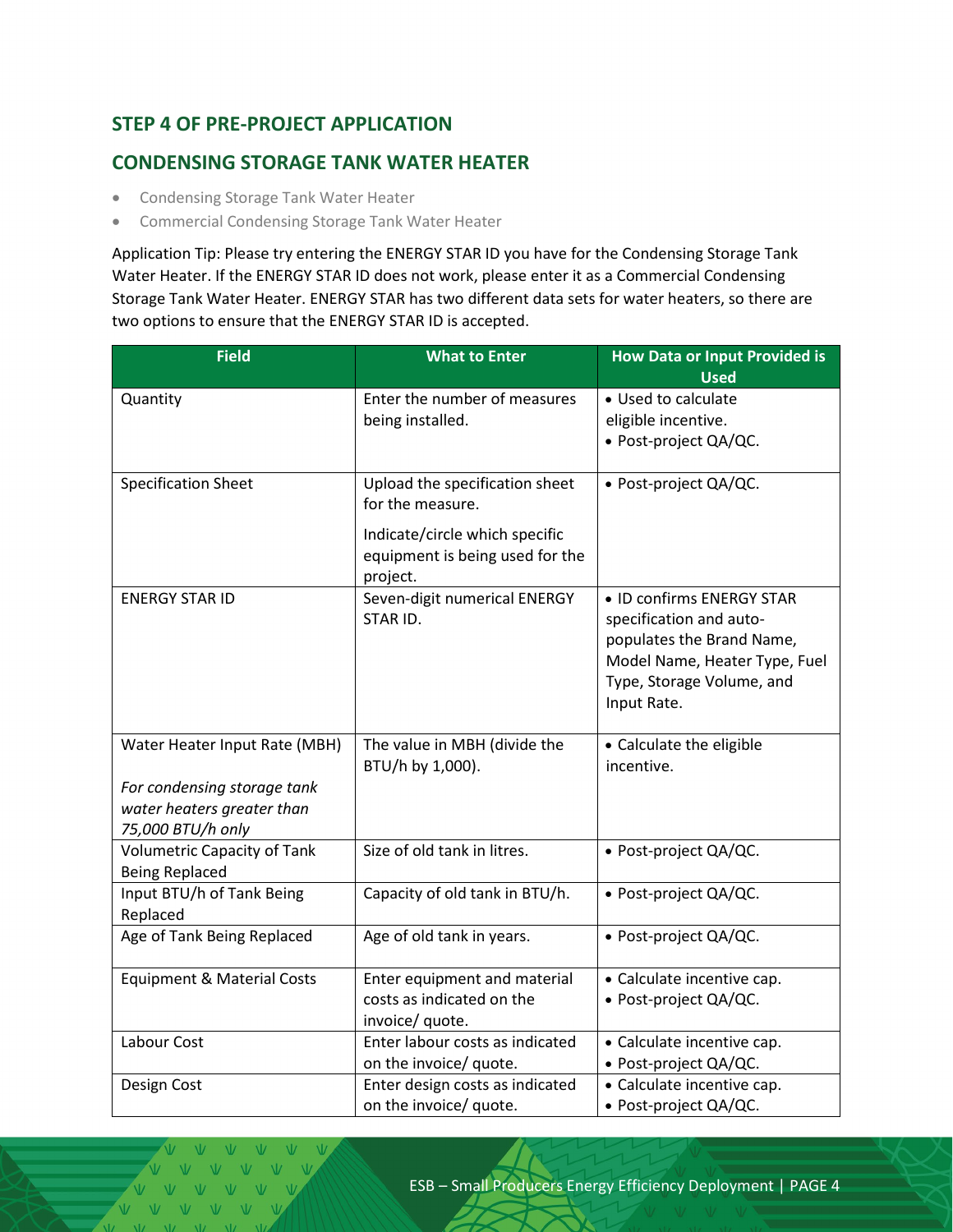#### <span id="page-4-0"></span>**CONDENSING TANKLESS WATER HEATER**

- Condensing Tankless Water Heater
- Commercial Tankless Water Heater

Application Tip: Please try entering the ENERGY STAR ID you have for the Condensing Tankless Water Heater. If the ENERGY STAR ID does not work, please enter it as a Commercial Tankless Water Heater. ENERGY STAR has two different data sets for water heaters, so there are two options to ensure that the ENERGY STAR ID is accepted.

| <b>Field</b>                                                                                                | <b>What to Enter</b>                                                                                                                     | <b>How Data or Input Provided is</b><br><b>Used</b>                                                                                                                   |  |
|-------------------------------------------------------------------------------------------------------------|------------------------------------------------------------------------------------------------------------------------------------------|-----------------------------------------------------------------------------------------------------------------------------------------------------------------------|--|
| <b>ENERGY STAR ID</b>                                                                                       | Seven-digit numerical ENERGY<br>STAR ID.                                                                                                 | • ID confirms ENERGY STAR<br>specification and auto-<br>populates the Brand Name,<br>Model Name, Heater Type, Fuel<br>Type, and Input Rate and<br>Thermal Efficiency. |  |
| Quantity                                                                                                    | Quantity of measure<br>being installed.                                                                                                  | • Used to calculate<br>eligible incentive.<br>· Post-project QA/QC.                                                                                                   |  |
| <b>Specification Sheet</b>                                                                                  | Upload the specification sheet<br>for the measure.<br>Indicate/circle which specific<br>equipment is being used for the                  | · Post-project QA/QC.                                                                                                                                                 |  |
| <b>Volumetric Capacity of Tank</b><br><b>Being Replaced</b>                                                 | project.<br>Size of old water heater in litres.<br>If replacing a tankless water<br>heater, please list the GPM<br>(Gallons Per Minute). | · Post-project QA/QC                                                                                                                                                  |  |
| Input BTU/h of Tank Being<br>Replaced                                                                       | Capacity of old water heater in<br>BTU/h.                                                                                                | • Post-project QA/QC                                                                                                                                                  |  |
| Age of Tank Being Replaced                                                                                  | Age of old water heater in<br>years.                                                                                                     | · Post-project QA/QC                                                                                                                                                  |  |
| Water Heater Input Rate (MBH)<br>For condensing tankless water<br>heaters greater than 75,000<br>BTU/h only | The value in MBH (divide the<br>BTU/h by 1,000).                                                                                         | • Calculate the eligible<br>incentive.                                                                                                                                |  |
| <b>Equipment &amp; Material Costs</b>                                                                       | Enter equipment and material<br>costs as indicated on the<br>invoice/final quote.                                                        | • Calculate the eligible<br>incentive.<br>· Post-project QA/QC.                                                                                                       |  |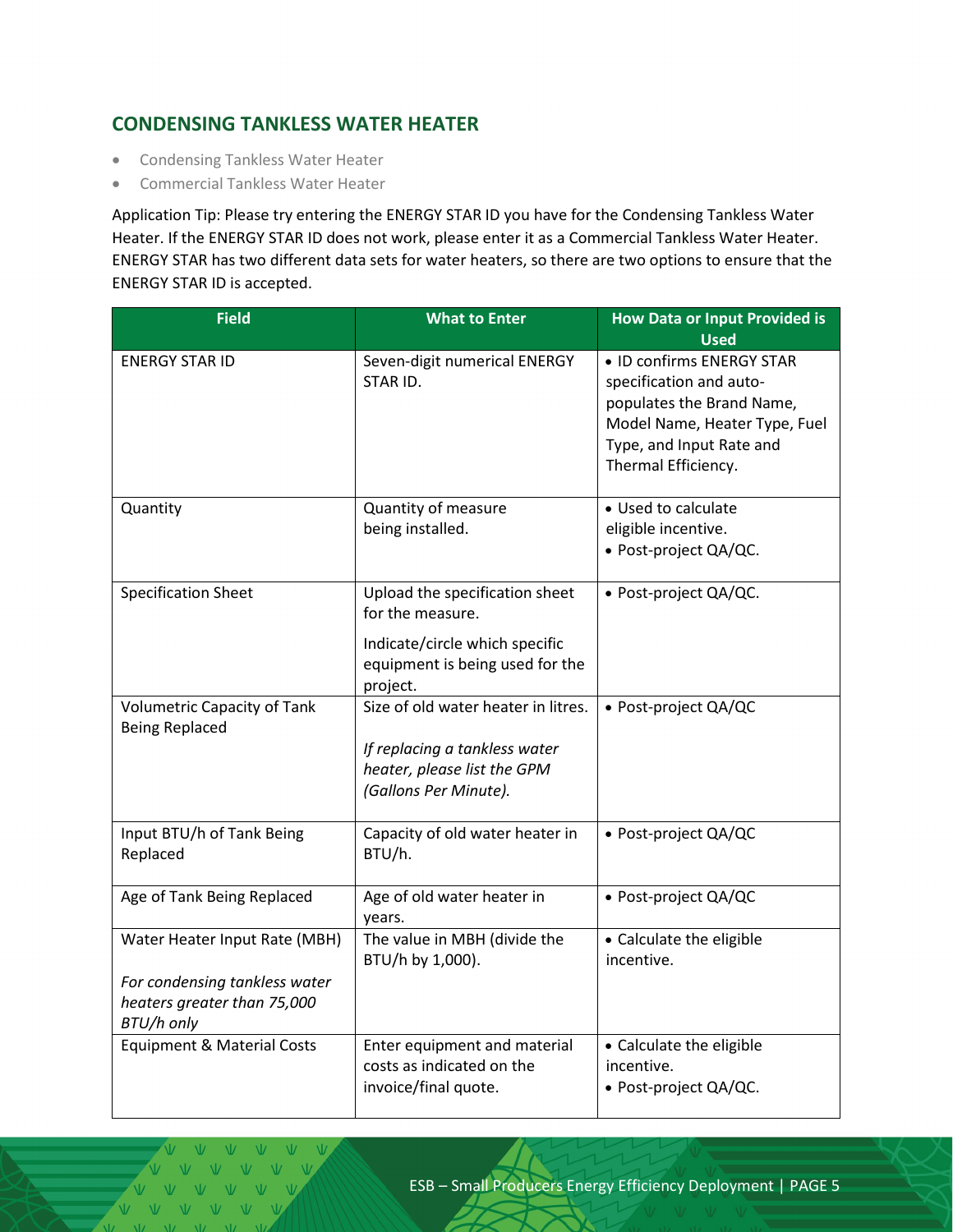| Labour Cost | Enter labour costs as indicated<br>on the invoice/final quote. | • Calculate the eligible<br>incentive.<br>• Post-project QA/QC. |
|-------------|----------------------------------------------------------------|-----------------------------------------------------------------|
| Design Cost | Enter design costs as indicated<br>on the invoice/final quote. | • Calculate the eligible<br>incentive.<br>• Post-project QA/QC. |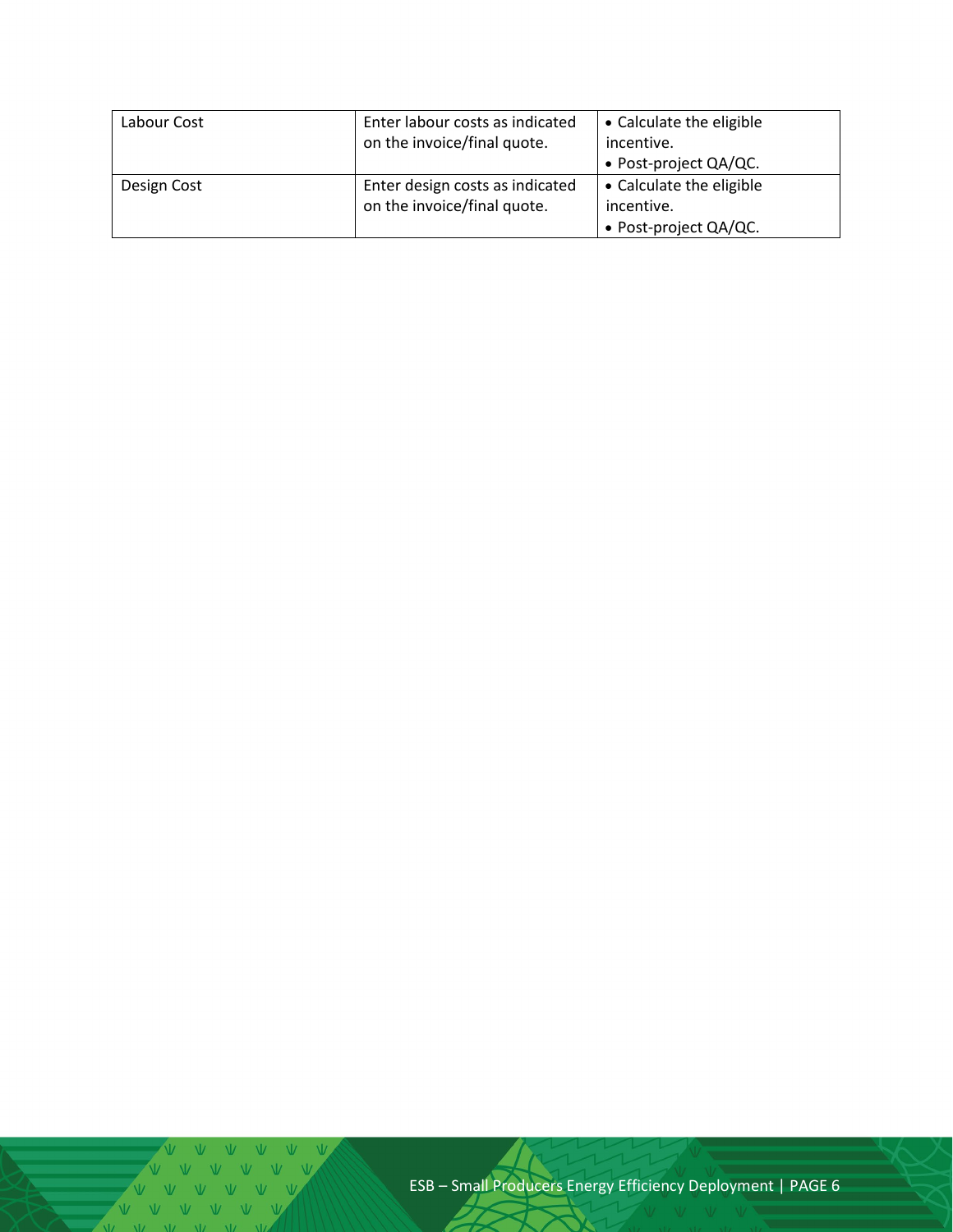### <span id="page-6-0"></span>**WATER HEATER JACKET**

| <b>Field</b>                                   | <b>What to Enter</b>                                                                                                                | <b>How Data or Input Provided is</b><br><b>Used</b>             |  |
|------------------------------------------------|-------------------------------------------------------------------------------------------------------------------------------------|-----------------------------------------------------------------|--|
| Quantity                                       | Quantity of measure<br>being installed.                                                                                             | • Calculate the eligible<br>incentive.<br>· Post-project QA/QC. |  |
| <b>Specification Sheet</b>                     | • Upload the specification sheet<br>for the measure.<br>• Indicate/circle which specific<br>equipment is being used<br>for project. | • Post-project QA/QC.                                           |  |
| R-Value of Jacket                              | Enter R-value of the jacket.                                                                                                        | • Confirm measure eligibility.<br>· Post-project QA/QC.         |  |
| Jacket Area (sq ft)                            | Enter the area the jacket covers<br>in square feet.                                                                                 | • Confirm measure eligibility<br>· Post-project QA/QC.          |  |
| <b>Volumetric Capacity of Tank</b><br>Optional | Size of water heater tank in<br>litres.                                                                                             | • Post-project QA/QC.                                           |  |
| <b>Equipment &amp; Material Costs</b>          | Enter equipment and material<br>costs as indicated on the<br>invoice/final quote.                                                   | • Calculate the eligible<br>incentive.<br>• Post-project QA/QC. |  |
| Labour Cost                                    | Enter labour costs as indicated<br>on the invoice/final quote.                                                                      | • Calculate the eligible<br>incentive.<br>• Post-project QA/QC. |  |
| Design Cost                                    | Enter design costs as indicated<br>on the invoice/final quote.                                                                      | • Calculate the eligible<br>incentive.<br>• Post-project QA/QC. |  |

A A A A A A A A  $W = W - W$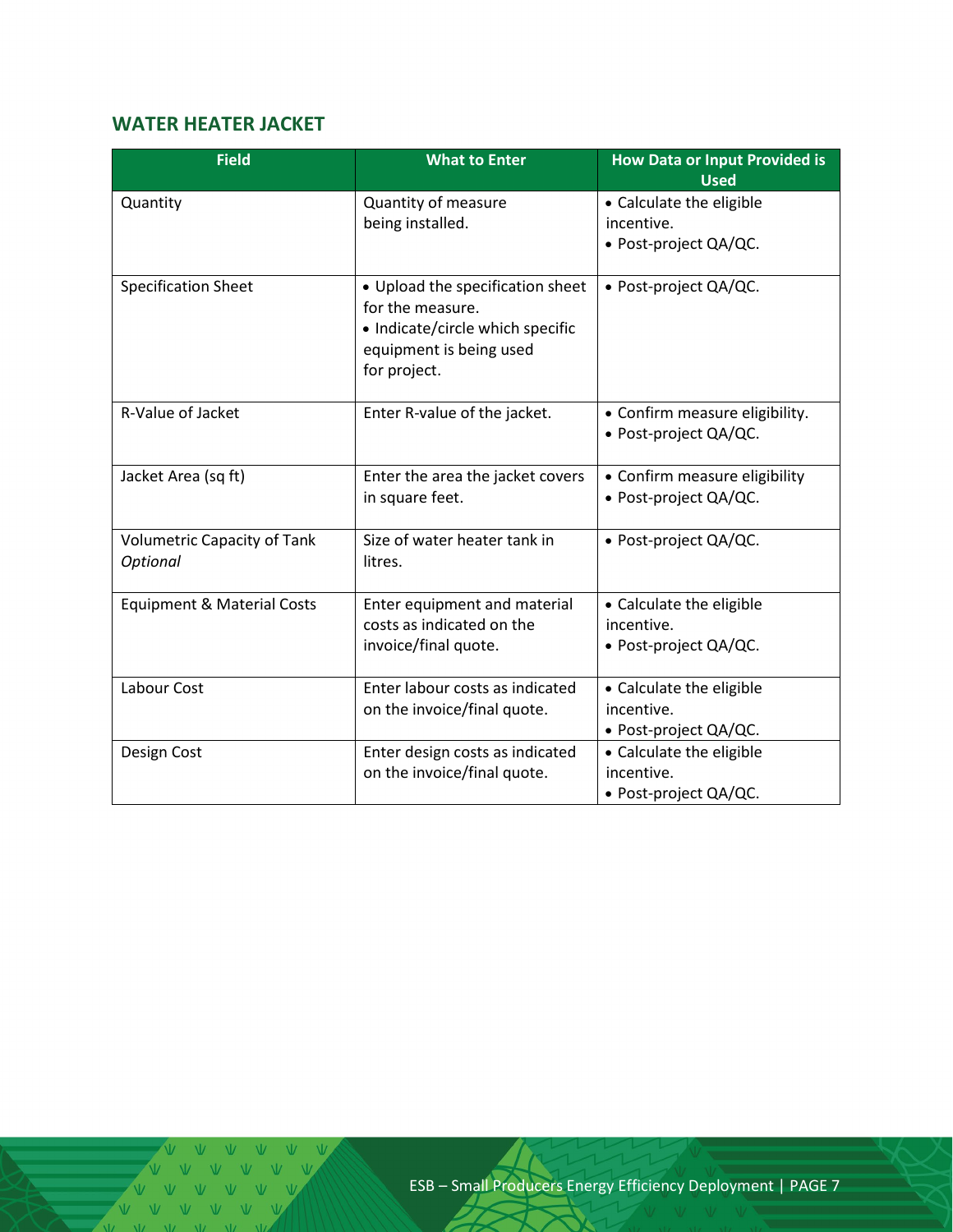#### <span id="page-7-0"></span>**STEP 5: ALL MEASURES**

| <b>Field</b>                         | <b>What to Enter</b>                                                                                                                                                                                                                                                                                                                        | <b>How Data or Input Provided is</b><br><b>Used</b>                                                                     |  |
|--------------------------------------|---------------------------------------------------------------------------------------------------------------------------------------------------------------------------------------------------------------------------------------------------------------------------------------------------------------------------------------------|-------------------------------------------------------------------------------------------------------------------------|--|
| Cost Quote                           | Quote or invoice should be<br>itemized to include quantity,<br>brand, model numbers for<br>equipment, applicant name,<br>contractor name, facility address<br>and date (Sample quote provided<br>in the Appendix).<br>Costs should be indicated<br>separately for:<br><b>Equipment and Material</b><br>Labour<br>Design and Others<br>Taxes | • Cross-reference against<br>provided costs.<br>• Calculate the eligible<br>incentive.<br>$\bullet$ Post-project QA/QC. |  |
| <b>Electricity Bill for Facility</b> | Upload the most recent electricity<br>bill available for the facility.                                                                                                                                                                                                                                                                      | • Ascertain rate class.                                                                                                 |  |

#### <span id="page-7-1"></span>**POST-PROJECT APPLICATION**

Note that for the post-project application, you will be required to confirm that no changes were made from the pre-project application, unless an Application Change Approval Notice was issued by ERA. In terms of documents required, you will need to provide evidence of the following:

- Invoice for Project Costs
- Proof of Payment for Project Costs
- Post-Project Photo
- Conditions stated in the Notice of Pre-Approval

Participant may be subject to a QA/QC check and asked for additional documentation to facilitate a site visit.